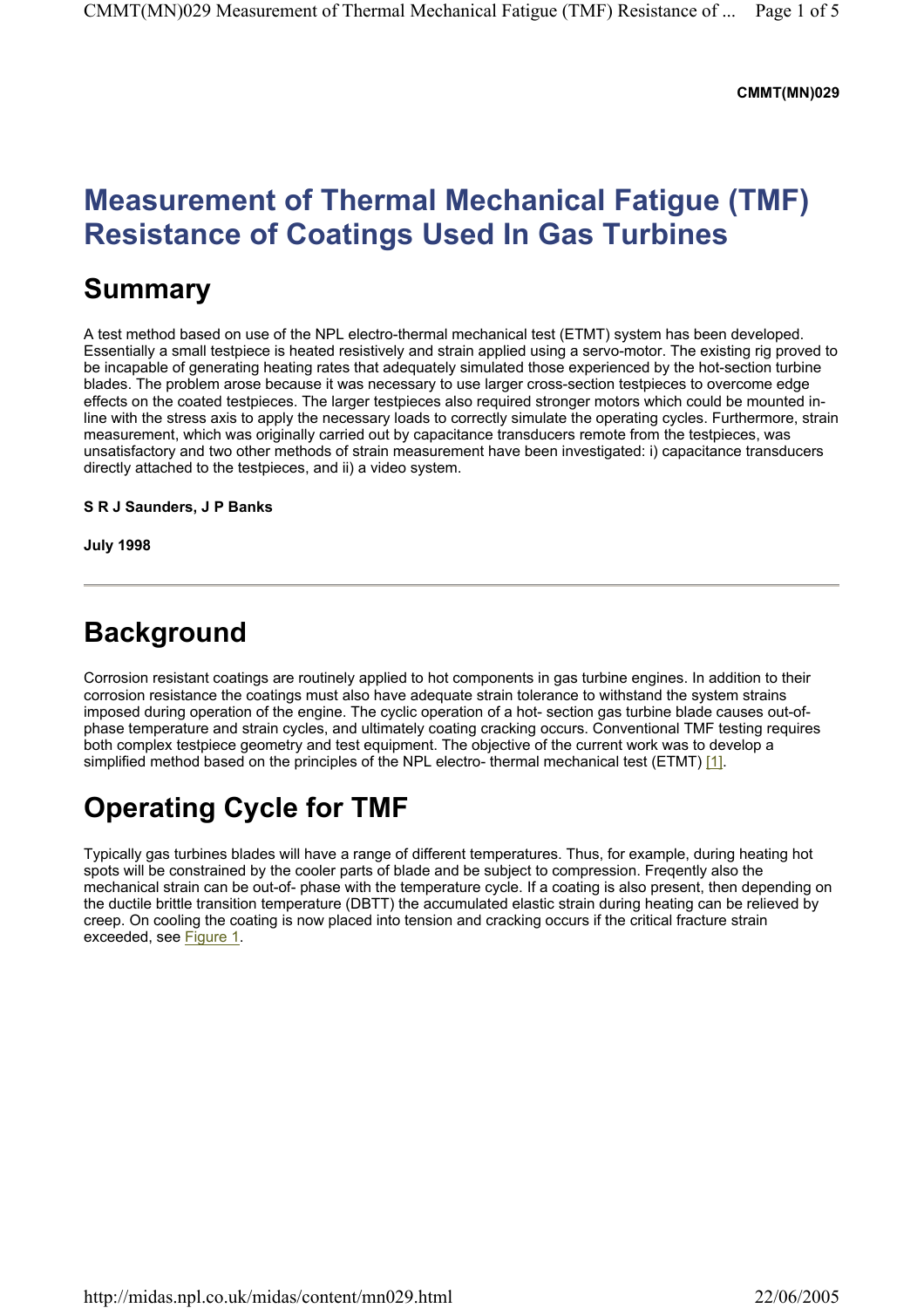

**Figure 1: Simulated TMF cycle for substrate and coating** 

# **Principles of ETMT Rig**

Essentially a small testpiece is heated resistively and strain cycles applied using a servo-motor. The temperature and strain are monitored and Lab View® software is used to control the experimental parameters.

#### **The ETMT rig used for the development of the test had the following specification:**

- An environmental chamber (500 x 250 x 120 mm) with comprehensive electrical lead-throughs, water cooling and inert gas supply facilities.
- A computer controlled DC heating power supply (200 A), with testpiece resistance and thermocouple measurement facility. With nickel-base superalloys testpieces typically 2 x 1 mm in cross-section heating rates up to about 106 K  $h^{-1}$  are possible. Cooling rates are determined by thermal diffusivity of the testpiece and loss of heat to the grips. This can be about 105 K  $h^{-1}$ . The temperature is measured directly from a thermocouple welded to the centre of the testpiece. The maximum operating temperature is dependent on the melting point of the material under test. Tests have been performed at up to 1600°C with testpieces 2 mm2 in cross-section.
- $\bullet$  A mechanical loading assembly ( $\pm$  1.0 kN maximum), with a drive assembly and capacitance displacement transducers (0.4 I1m resolution) arranged in parallel with the long axis of the testpiece. A flexible grip system and load cell (0.2 N resolution), with computer controlled motor for null, mean, ramping or fatigue load capability (in or out-of-phase dc current cycle) or constant displacement tests for thermal shock experiments. The motor response is set to about 200-1000 N  $s^{-1}$  for fatigue experiments.
- Software is used to monitor and control thermoelectro-mechanical tests and temperature cycles by appropriate feedback control.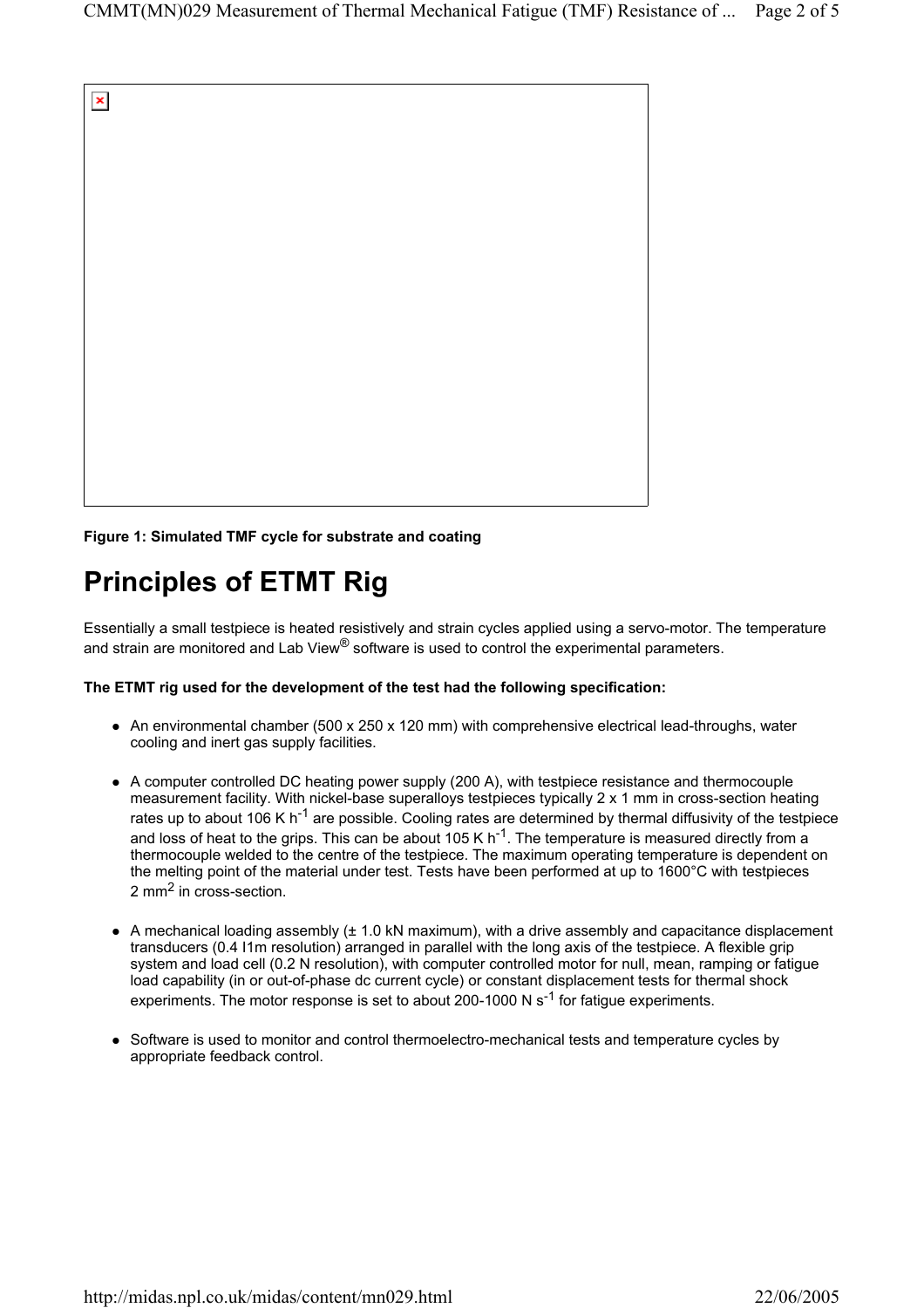

**Figure 2: Photograph of the modified ETMTrig** 

# **Application to Coated Ni-base Testpieces**

### **Heating/cooling rates**

Early trials with coated testpieces 2 x 1 mm in cross-section indicated that edge effects dominated the response with clear evidence of coating cracking initiating at the edge of the testpiece. To overcome this effect larger testpieces are needed and a 3 x 2 cross-section was tried. It was now apparent that the high heating rates achieved with the smaller testpieces could only just be obtained, and as shown in Figure 3 the maximum heating rate achieved to only a modest maximum temperature of 600°C was about 9 x 104 K h<sup>-1</sup>. It is envisaged that even larger test testpieces with a cross-section of 10  $mm<sup>2</sup>$  will be required in future. It is also considered that testpieces should be circular in cross-section and thus eliminate the edge effect altogether. This may not always be possible, particularly when dealing with small test testpieces coated by line of sight processes.





### **Loading and measurement of strain**

The larger testpieces required for coated testpieces could not be strained to the required amount with the servomotors on the standard design which have a maximum capability of 1 kN. In assessing the performance of the instrument when working at high loads with the motors in parallel with the testpiece, it was determined that significant skewing of the testpiece gripping assembly occurred. Hence the testpiece was also skewed which lead to uncertainty in the measurement of strain. The rig was re- designed to allow the motors to be mounted in-Iine with the testpiece and so overcome the skewing; this is now the standard design for the NPL ETMT rig.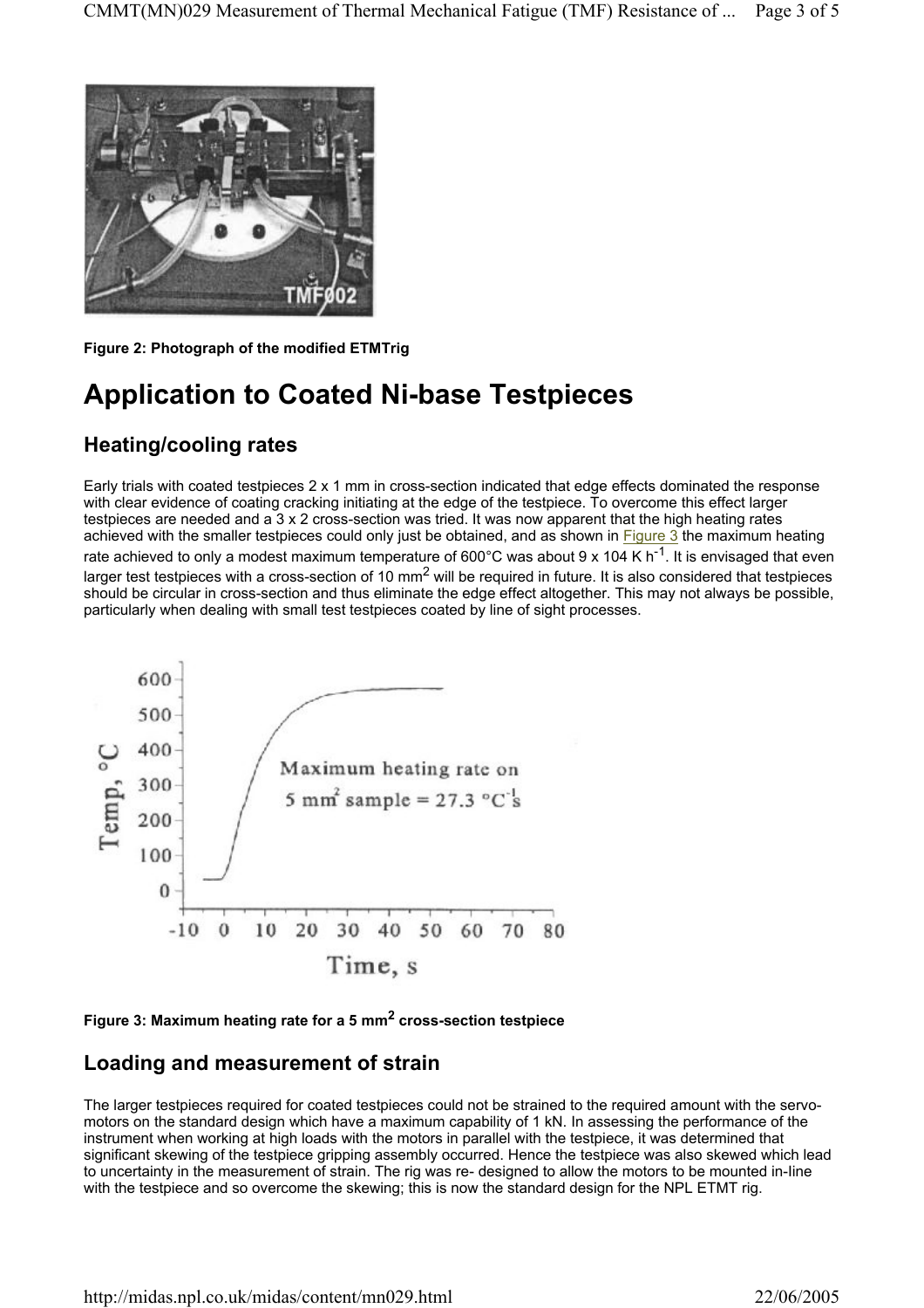Again, because of the high loads required for this work, there was some concern that strain measured from the capacitance transducers not in direct contact with the testpiece may give misleading results.

Two options have been investigated which are expected to work. Firstly, it is possible to connect the capacitance transducers directly to the testpieces, or secondly, if the testpieces can be produced with readily identifiable features in the zone of interest, a video strain measuring system can be employed. The strain measurement system that uses capacitance transducers directly attached to the testpiece is shown schematically in Figure 4.



#### **Figure 4: A schematic diagram of the capacitance probes directly attached to the testpiece for the measurements of strain**

A schematic diagram of the re-designed ETMT system for measurement of TMF resistance of coated testpieces is shown in Figure 5. This concept uses hydraulic actuators which has the advantage of being stiffer and also able to apply higher loads. Strain measurement is by capacitance probes directly attached to the testpiece using springloaded ceramic contacts.





## **Reference**

1. B Roebuck and M G Gee, Miniaturised Thermomechanical Tests on Hardmetals and Cermets, *Materials Science and Engineering,* A209 (1996) 358-365

# **Acknowledgements**